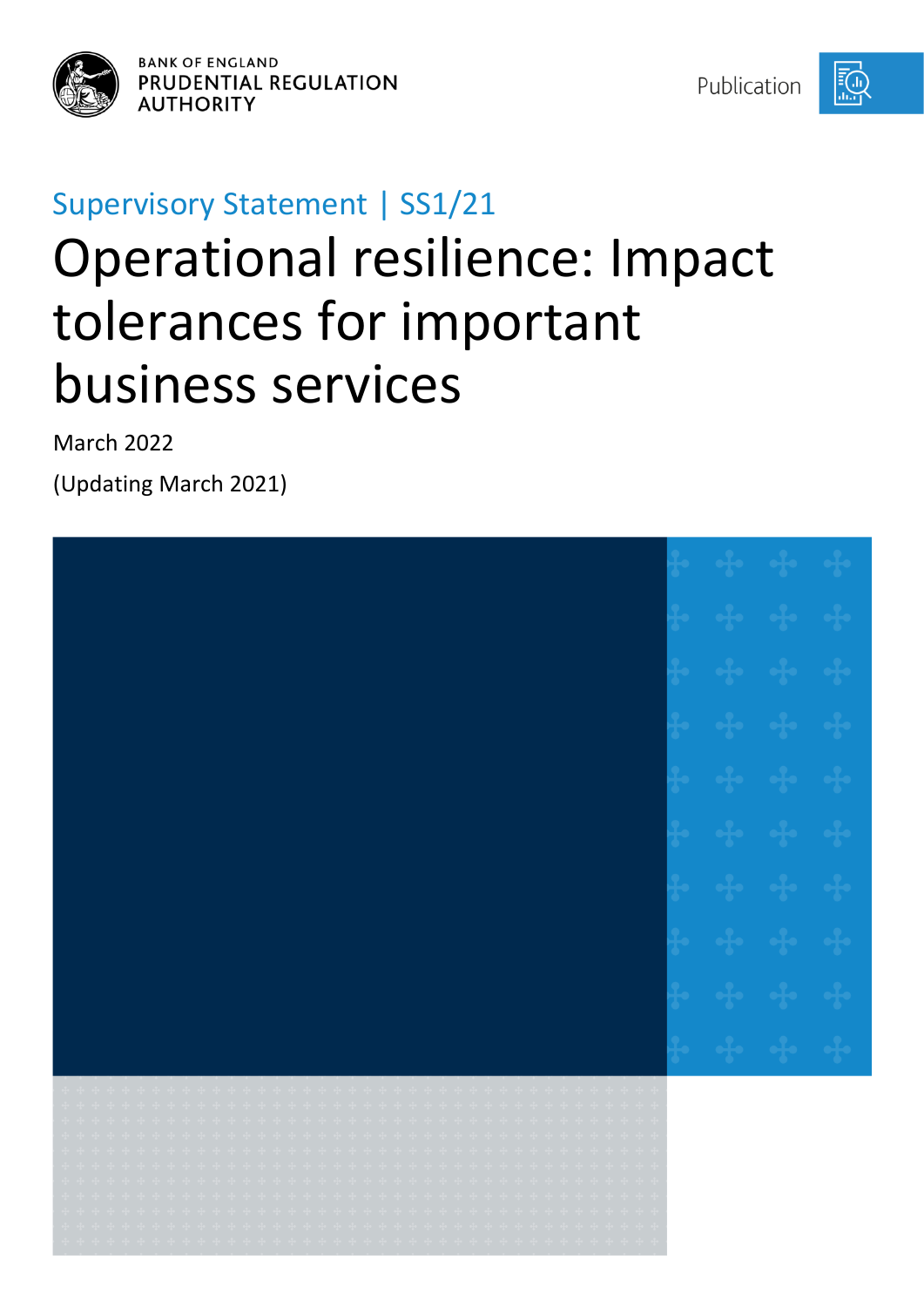

**BANK OF ENGLAND** PRUDENTIAL REGULATION **AUTHORITY** 

Supervisory Statement | SS1/21

## Operational resilience: Impact tolerances for important business services

March 2022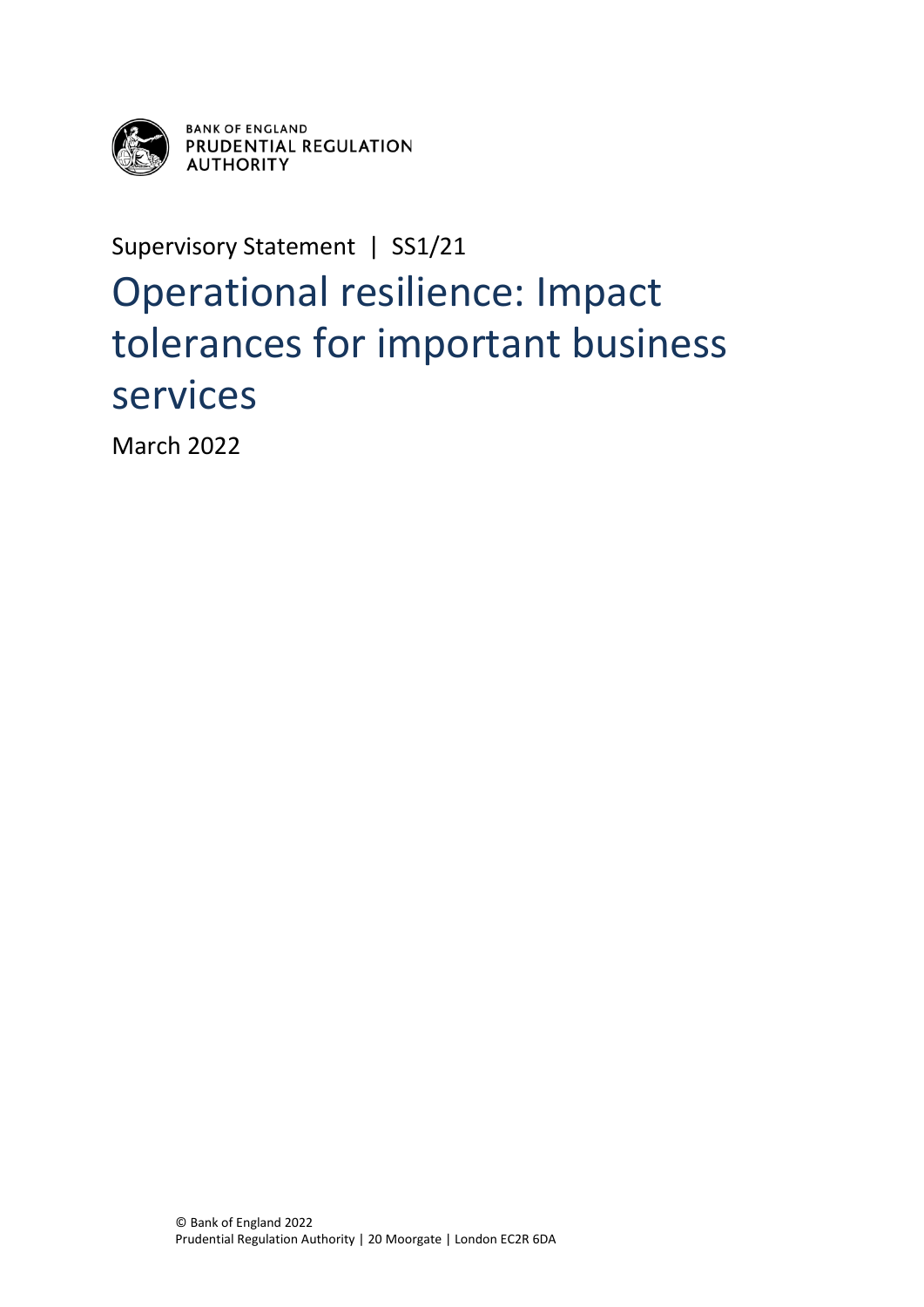## **Contents**

| 1              | <b>Introduction</b>                       | 1  |
|----------------|-------------------------------------------|----|
| $\overline{2}$ | <b>Important business services</b>        | 2  |
| 3              | <b>Impact tolerances</b>                  | 4  |
| 4              | Actions to remain within impact tolerance | 6  |
| 5              | <b>Mapping</b>                            | 9  |
| 6              | <b>Scenario testing</b>                   | 10 |
| 7              | <b>Governance</b>                         | 12 |
| 8              | Self-assessment                           | 13 |
| 9              | <b>Groups</b>                             | 14 |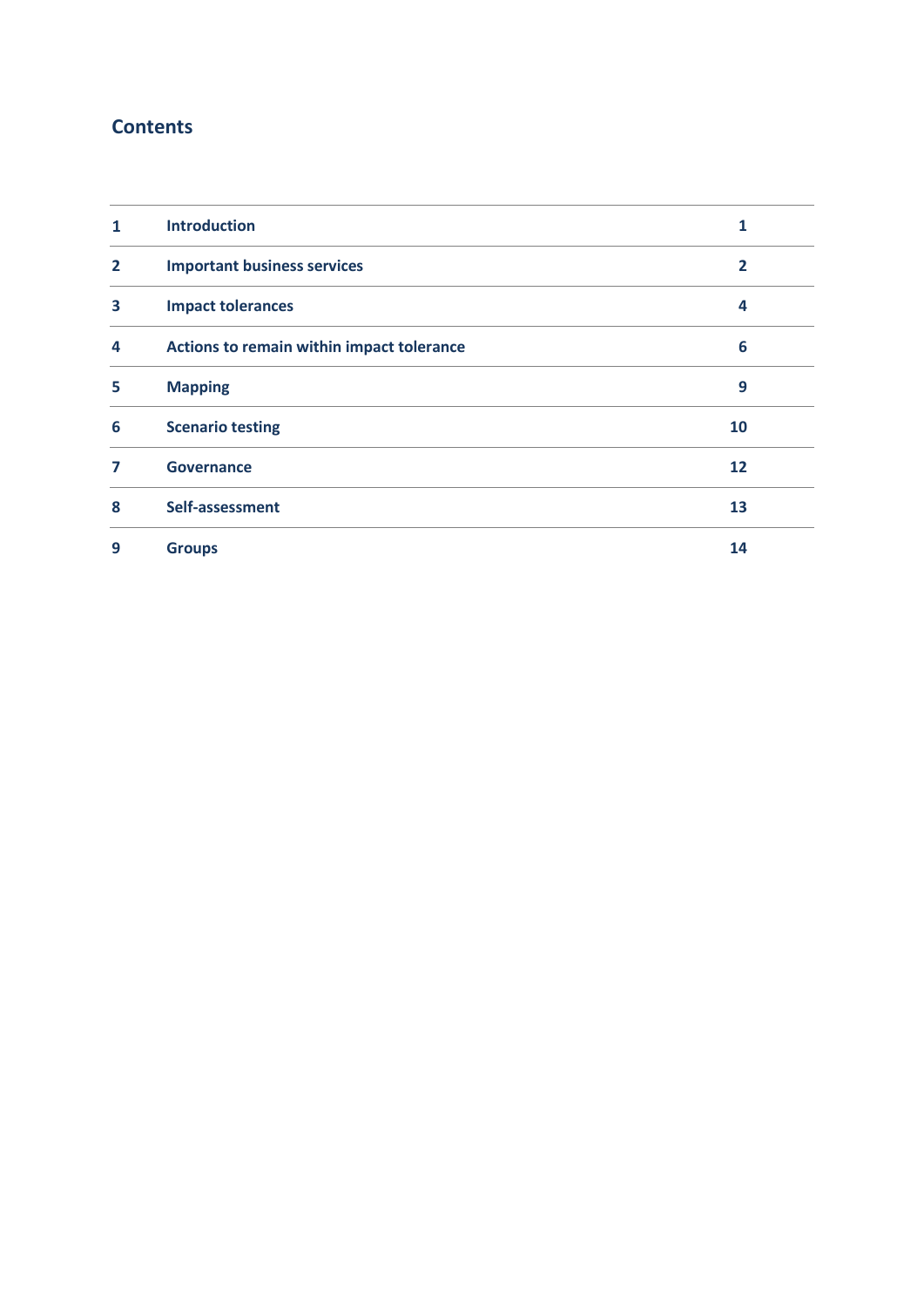#### <span id="page-3-0"></span> $\mathbf{1}$ **Introduction**

1.1 This Supervisory Statement (SS) sets out the Prudential Regulation Authority's (PRA) expectations for the operational resilience of firms' important business services, for which they are required to set impact tolerances. The policy objective is to improve the resilience to operational disruptions of both firms and the wider financial sector.

1.2 The policy addresses risks to operational resilience from the interconnectedness of the financial system and the complex and dynamic environment in which firms operate. The PRA considers that there is a need for a proportionate minimum standard of operational resilience that incentivises firms and, where relevant, their groups to prepare for disruptions and to invest where needed. Disruptions can affect firms' safety and soundness, undermine policyholder protection, and, in some cases, affect financial stability.

1.3 This SS is relevant to all:

- UK banks, building societies, PRA-designated investment firms (hereafter banks), and CRR consolidation entities; and
- UK Solvency II firms, the Society of Lloyd's, and its managing agents (hereafter insurers).

1.4 Banks and insurers are collectively referred to as 'firms' in this SS. In chapter 9, where those expectations relate to a banking group, the term 'CRR consolidation entity' is used; where those expectations refer to an insurance group, the term 'insurer' is used.

1.5 Operational resilience in this SS refers to the ability of firms, their groups, and the financial sector as a whole to prevent, adapt to, respond to, recover from, and learn from operational disruptions. The PRA's approach to operational resilience is based on the assumption that, from time to time, disruptions will occur which will prevent firms from operating as usual and see them unable to provide their services for a period.

1.6 A clear focus by boards and senior management on their firm's operational resilience will become increasingly important as the wider financial sector becomes more dynamic, complex, and reliant on technology and third parties. Moreover, international interconnectedness is increasing, for example as UK firms may outsource to cloud computing providers operating in a number of different countries. While this can improve firms' resilience, it also gives rise to new risks to operations which the PRA expects firms to manage effectively.

1.7 To address the growing risk a lack of operational resilience poses, the Operational Resilience Parts of the PRA Rulebook<sup>1</sup> require firms to set and meet clear standards for the services they provide and test their ability to meet those standards. Firms are required to review their existing approaches and make improvements where necessary.

1.8 The policy supports the PRA in embedding operational resilience into its prudential framework. The policy provides an objective basis for the PRA to assess firms' operational resilience and for the PRA's supervisors to have an informed dialogue with the firms they supervise and drive them to implement change where necessary.

1.9 This SS complements, and should be read in conjunction with:

1 Operational Resilience; Insurance - Operational Resilience; and Chapter 22 in the Group Supervision Part of the PRA Rulebook.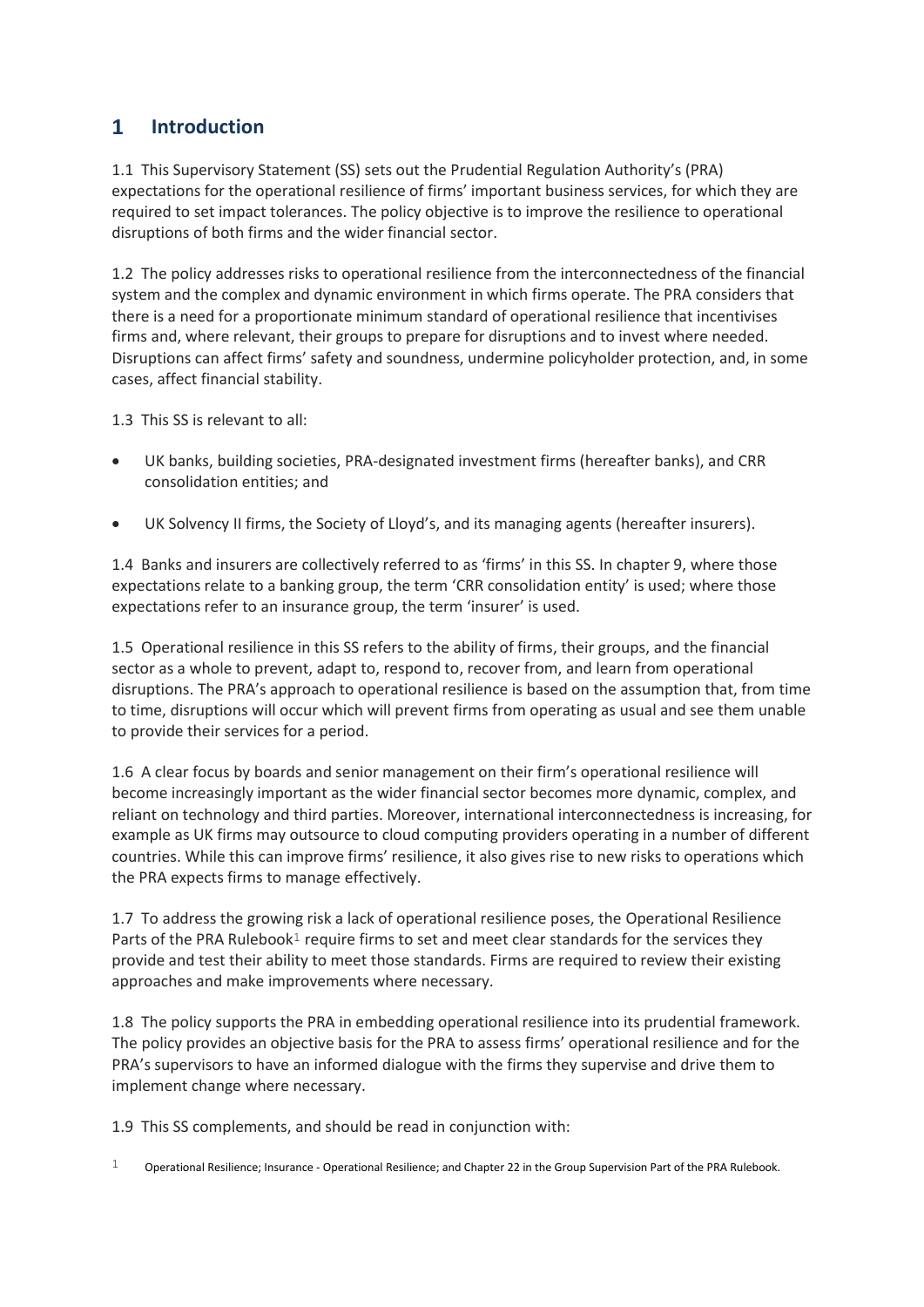- 'The PRA's approach to banking supervision' or 'The PRA's approach to insurance supervision';<sup>2</sup>
- the Fundamental Rules Part of the PRA Rulebook;<sup>3</sup>
- the Operational Resilience Parts;
- the PRA Statement of Policy 'Operational resilience';<sup>4</sup> and
- SS2/21 'Outsourcing and third-party risk management'.<sup>5</sup>

#### <span id="page-4-0"></span> $\overline{2}$ **Important business services**

2.1 A business service is a service that a firm provides. Business services deliver a specific outcome or service to an identifiable user external to the firm and should be distinguished from business lines, which are a collection of services and activities.

2.2 As set out in the Operational Resilience Parts,<sup>6</sup> firms must identify their important business services. The Operational Resilience Parts define important business services as the services a firm provides which, if disrupted, could pose a risk to a firm's safety and soundness or, if a firm meets the criteria set out in the Operational Resilience Parts,7 the financial stability of the UK. The Operational Resilience Parts $8$  set out that insurers must also identify important business services that may pose a risk to policyholder protection.

2.3 The PRA expects firms to identify important business services considering the risk their disruption poses to financial stability (where applicable), the firm's safety and soundness and, in the case of insurers, policyholder protection. A firm's important business services will be a relatively short list of external-facing services for which the firm has chosen to build high levels of operational resilience in anticipation of operational disruption.

2.4 Firms should also consider the practicalities of how they identify their important business services. For example, they should identify important business services so that:

- an impact tolerance can be applied and tested; and
- boards and senior management can make prioritisation and investment decisions.

2.5 When assessing the risk a business service poses to financial stability (where applicable), the firm's safety and soundness, or policyholder protection, the PRA expects firms to consider the following factors:

(a) Financial stability – the impact on the wider financial sector and UK economy, including:

- <sup>3</sup> Fundamental Rules 2, 3, 5, and 6 are particularly relevant.
- 4 March 2021[: https://www.bankofengland.co.uk/prudential-regulation/publication/2021/march/operational-resilience-sop.](https://www.bankofengland.co.uk/prudential-regulation/publication/2021/march/operational-resilience-sop)

<sup>2</sup> Available at[: https://www.bankofengland.co.uk/prudential-regulation/publication/pras-approach-to-supervision-of-the-banking-and](https://www.bankofengland.co.uk/prudential-regulation/publication/pras-approach-to-supervision-of-the-banking-and-insurance-sectors)[insurance-sectors.](https://www.bankofengland.co.uk/prudential-regulation/publication/pras-approach-to-supervision-of-the-banking-and-insurance-sectors) 

march 2021[: https://www.bankofengland.co.uk/prudential-regulation/publication/2021/march/outsourcing-and-third-party-risk](https://www.bankofengland.co.uk/prudential-regulation/publication/2021/march/outsourcing-and-third-party-risk-management-ss)[management-ss.](https://www.bankofengland.co.uk/prudential-regulation/publication/2021/march/outsourcing-and-third-party-risk-management-ss)

<sup>6</sup> Operational Resilience 2.1, Insurance – Operational Resilience 2.1.

<sup>7</sup> Operational Resilience 2.3, Insurance – Operational Resilience 2.3.

<sup>8</sup> The definition of 'important business service' is in the Insurance – Operational Resilience Part.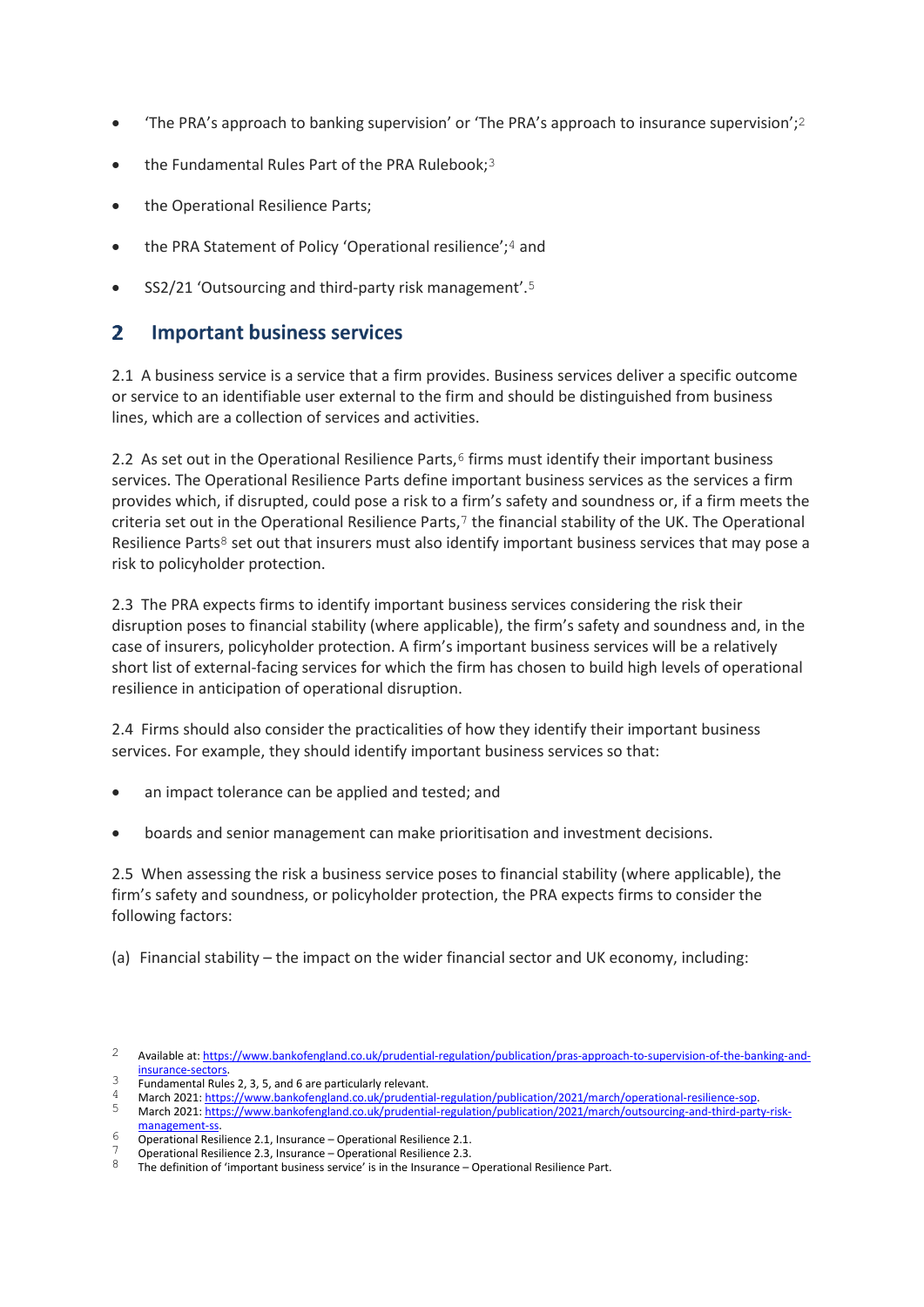- the potential to inhibit the functioning of the wider economy, in particular the economic functions listed in SS19/13 'Resolution planning';9
- the potential to cause knock-on effects for counterparties, particularly those that provide financial market infrastructure or critical national infrastructure; and
- whether the service is covered by an impact tolerance set by the Bank's Financial Policy Committee.
- (b) The firm's safety and soundness the impact on the firm itself, including the:
- impact on the firm's profit and loss;
- potential to cause reputational damage; and
- the potential to cause legal or regulatory censure.
- (c) In the case of insurers, an appropriate degree of policyholder protection the impact on policyholders affected by a disruption to the service, including consideration of:
- the type of product, type of policyholder, and their current or future interests;
- the significance to the policyholder of the risk insured;
- the availability of substitute products that would offer a policyholder a similar level of protection; and
- the potential for significant adverse effects on policyholders if cover were to be withdrawn or policies not honoured.

2.6 When assessing if an impact tolerance can be applied to an important business service, firms are expected to consider if the users of the service are identifiable. This means that the impacts of disruption should be clear. The users of the service may include retail customers, business customers, other legal entities, trustees, market participants, the supervisory authorities, or other members of a regulated entity's group.

2.7 The focus on the implications of operational disruption for firms' safety and soundness, financial stability, and policyholder protection means that firms should not identify internal services alone (for example those provided by human resources or payroll) as important business services. Such internal services, if necessary for the delivery of important business services, would be included in the mapping, scenario testing, and any remediation work the PRA requires firms to perform.

2.8 Important business services deliver a specific outcome or service to an identifiable user and should be distinguished from business lines, such as mortgages, which are a collection of services and activities. They will vary from firm to firm. Firms should consider the chain of activities which make up the important business service, from taking on an obligation to delivery of the service, and determine those parts of the chain that are critical to delivery of the important business service. The PRA expects that the critical parts of the chain should be operationally resilient, and that firms should focus their work on the resources necessary to deliver them. Below is an example of where

<sup>9</sup> June 2018[: https://www.bankofengland.co.uk/prudential-regulation/publication/2013/resolution-planning-ss.](https://www.bankofengland.co.uk/prudential-regulation/publication/2013/resolution-planning-ss)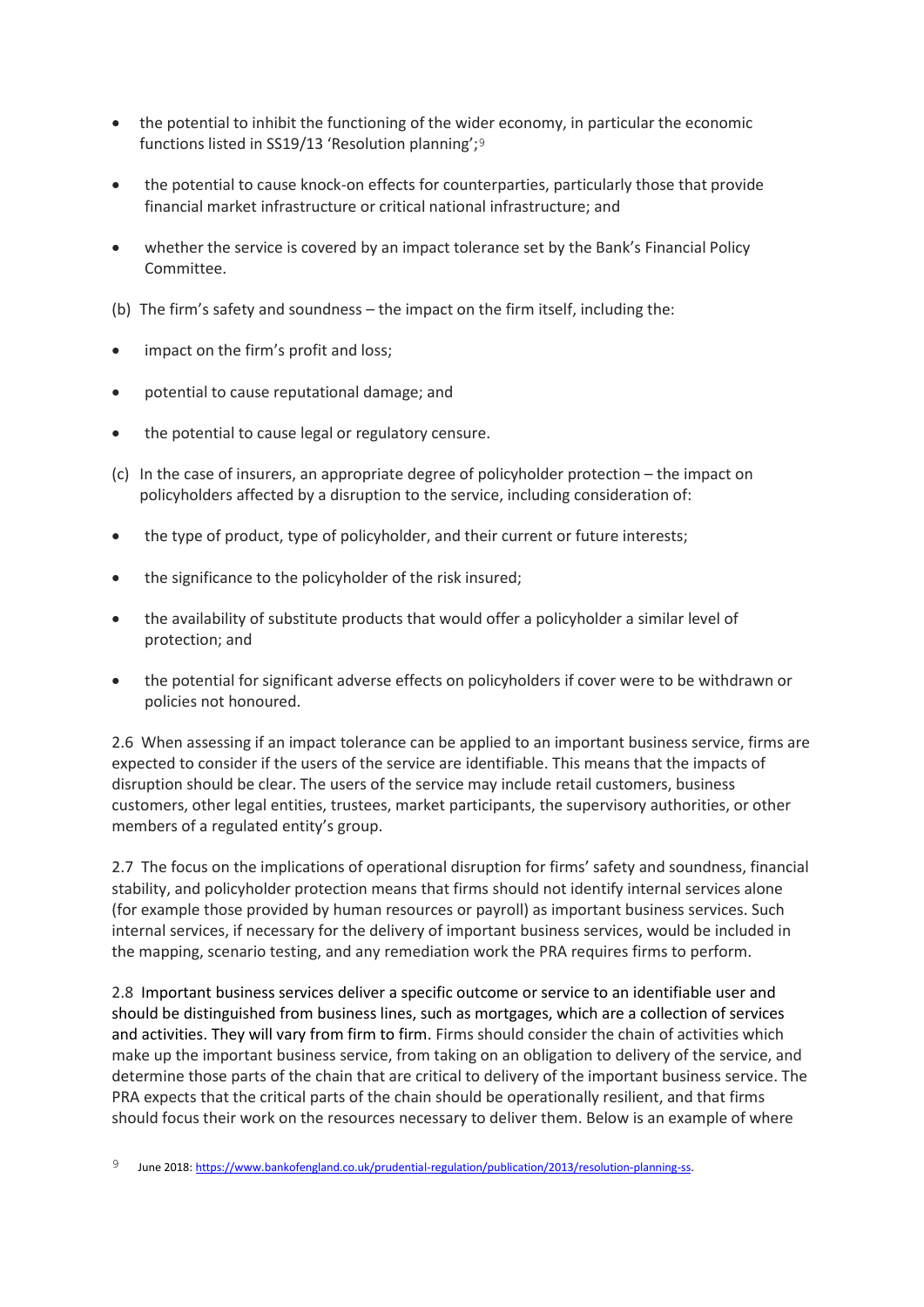activities performed by internal services within a firm would need to be included in the chain of activities (note, in the example below, the risk management function itself is not required to be operationally resilient in the terms of this policy):

 Trade execution: Where trade execution requires clearance from the risk management function, the clearance process would be included in the chain of activities that form part of the important business service, and the operational resources needed to provide that clearance would need to be operationally resilient. In this example, the important business service (trade execution) could not be delivered if the clearance process was operationally disrupted.

2.9 When assessing if boards and senior management can make prioritisation and investment decisions for an important business service, firms are expected to consider whether the number of important business services is proportionate to their business. It is likely that larger firms will identify a larger number of important business services than smaller firms.

2.10 The PRA expects firms to review their important business services annually at a minimum, or sooner if a significant change occurs, and to determine whether any changes are required to their list of important business services.

#### <span id="page-6-0"></span>3 **Impact tolerances**

## **Setting an impact tolerance**

3.1 The Operational Resilience Parts<sup>10</sup> require firms to set an impact tolerance for each of their important business services. The Operational Resilience Parts define an impact tolerance as the maximum tolerable level of disruption to an important business service as measured by a length of time in addition to any other relevant metrics.

3.2 The Operational Resilience Parts<sup>11</sup> require firms to set their impact tolerances at the point at which any further disruption to the important business service would pose a risk to the firm's safety and soundness, and in the case of insurers, policyholder protection, and, if a firm meets the criteria as set out in the Operational Resilience Parts,<sup>12</sup> the financial stability of the UK.

3.3 When setting an impact tolerance for an individual important business service, the PRA expects firms to take into account the impact of failure of other related important business services. These may be related because, for example, they share common resources which support the delivery of the important business services or where simultaneous disruption could have compounding impacts on similar external end users. The PRA expects firms to take a proportionate approach in making this assessment, and only to consider extra layers of complexity where there are significant benefits in terms of building operational resilience.

3.4 Impact tolerances provide a standard which boards and senior management should use for prioritising investment and making recovery and response arrangements (see Chapters 4 to 6 of this SS). They may be helpful in informing decision-making during operational disruptions, when they would be considered alongside other information relevant to managing an incident effectively.

 $10$  Operational Resilience 2.2, Insurance – Operational Resilience 2.2.

 $11$  Operational Resilience 2.3, Insurance – Operational Resilience 2.3.

 $12$  Operational Resilience 2.3, Insurance – Operational Resilience 2.3.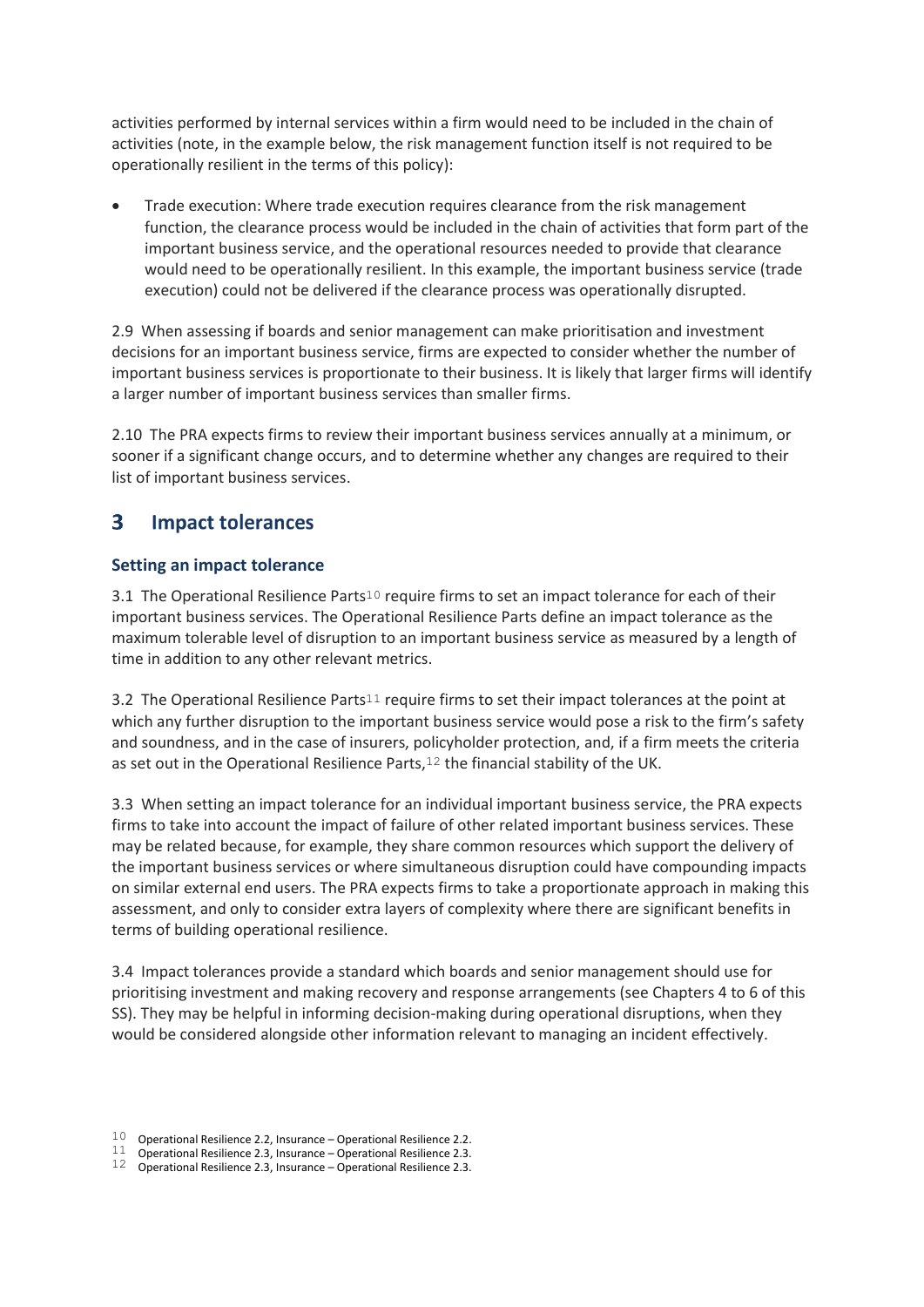3.5 The PRA expects impact tolerances to be set on the assumption that a disruption will occur. Firms should not consider the cause or probability of disruption when setting their impact tolerances.

3.6 An impact tolerance must, $13$  in all cases, include a time-based metric to measure the tolerable level of disruption to an important business service. Firms are also required to consider<sup>14</sup> whether time-based impact tolerances should be used in conjunction with additional metrics, such as the volume or value of transactions that the firm can tolerate being interrupted for that period of disruption. See paragraphs 3.10 to 3.16 for more on impact tolerance metrics.

3.7 Firms may choose to set their impact tolerances by assuming an important business service is unavailable for a specified period of time and judging the potential impact this would have. If this disruption would not pose a risk to the firm's safety and soundness, (in the case of insurers) policyholder protection, and (if applicable) the financial stability of the UK, the firm could consider the impact of a longer disruption. If, for example, the firm judges that after an important business service has been unavailable for five days, there would be a risk to the financial stability of the UK, this would be the point within which the firm would set its impact tolerance.

3.8 When judging the point at which safety and soundness, (in the case of insurers) policyholder protection, or (if applicable) the financial stability of the UK is at risk, firms should consider identifying quantitative and qualitative indicators. In identifying indicators, firms should consider the factors identified in paragraph 2.5 of this SS.

3.9 Impact tolerances are defined as the maximum tolerable amount of disruption and should apply at peak times as well as in normal circumstances. As such, when setting impact tolerances, firms may wish to consider different times of the day, different points in the year, or broader factors which may lead to activity within the important business service significantly increasing.

### **Impact tolerance metrics**

3.10 Firms should state their impact tolerances using clear metrics. Firms should set at least one impact tolerance for each important business service they have identified.

3.11 The PRA requires<sup>15</sup> firms to use a time-based metric for all impact tolerances, but, where appropriate, firms should use a time-based metric in conjunction with other metrics. For example, a firm could set its impact tolerance at a certain volume of interrupted transactions due to the disruption of the firm's important business service, in conjunction with the disruption continuing after a certain number of hours.

3.12 A time-based metric for an impact tolerance should specify that a particular important business service should not be disrupted beyond a certain period of or point in time, for example after 24 hours or at the end of the day. An impact tolerance that combines time with a volume and/or value metric might state that the firm will not tolerate the business service delivering less than a certain percentage of normal operating capacity for a specified period of time.

3.13 Impact tolerances should not consider the frequency at which operational disruptions are likely to occur. Rather, they should be focused on setting the limit of the impact the firm can tolerate from a single disruption.

13 Operational Resilience 2.4, Insurance – Operational Resilience 2.4.

 $14$  Operational Resilience 2.4, Insurance – Operational Resilience 2.4.

 $15$  Operational Resilience 2.4, Insurance – Operational Resilience 2.4.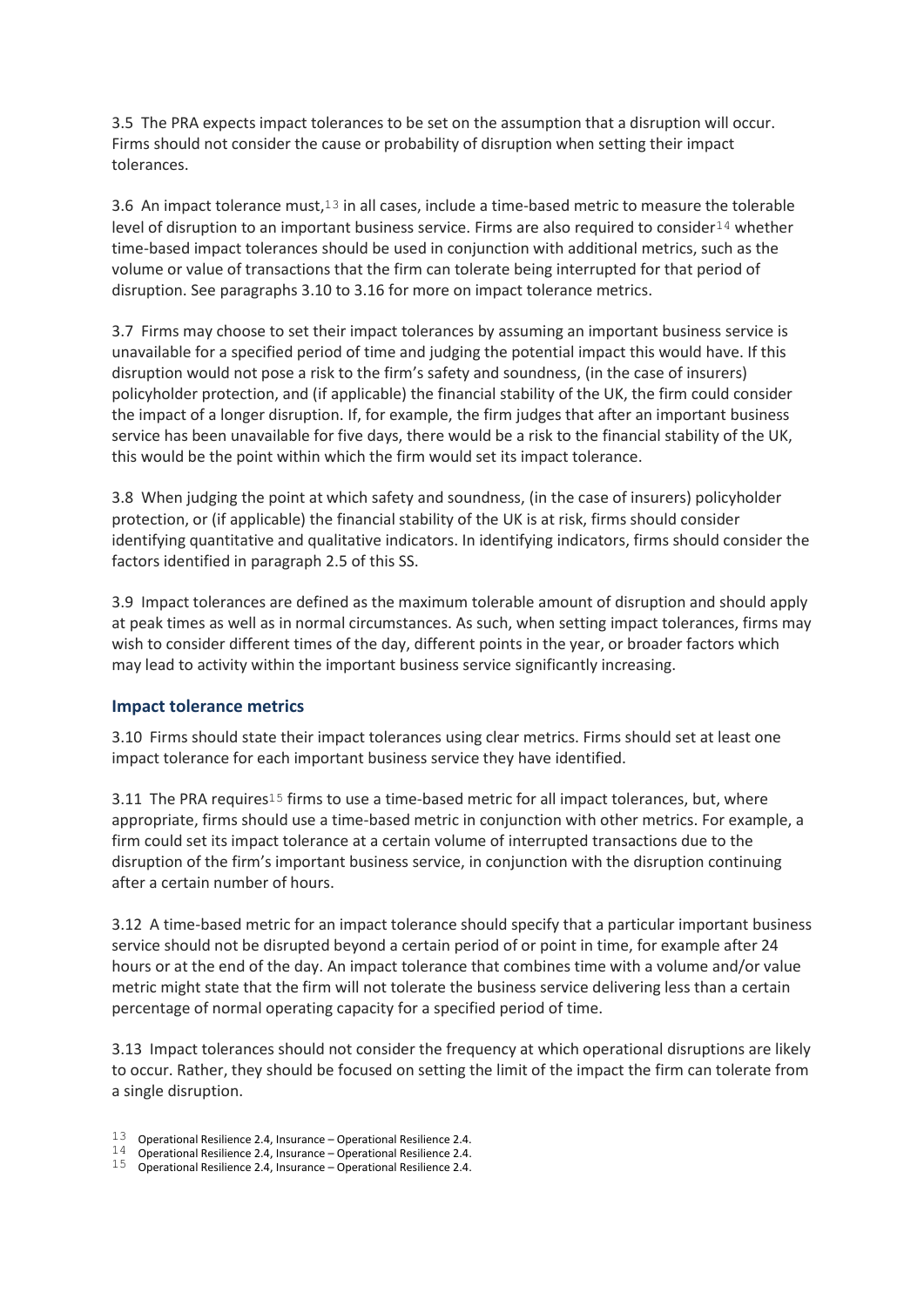3.14 Setting an impact tolerance enables firms to assess the status of, and set resilience requirements for, the necessary people, processes, technology, facilities, and information (the 'resources') that contribute to the delivery of important business service. These requirements might include capacity specifications, recovery time objectives, and recovery point objectives. These requirements should be set to enable the firm to deliver the important business service within its impact tolerance.

3.15 There may be circumstances when a firm continuing to deliver a service through disruption may have a more adverse impact than suspending it. An example of this is where the firm cannot sufficiently assure the integrity of data underpinning an important business service.

3.16 The PRA's Fundamental Rules<sup>16</sup> will remain relevant to decision making during operational disruptions, including decisions about when an important business service is suspended or restored. When setting impact tolerances, the PRA expects firms to consider the circumstances that might be prevailing at the time of the disruption to help them make informed recovery and response decisions and when they may decide not to resume the functioning of their important business services within the specified time. The PRA expects firms should not be forced into inappropriate actions because of their impact tolerances in the event of a disruption.

#### <span id="page-8-0"></span>**Actions to remain within impact tolerance** 4

4.1 The Operational Resilience Parts<sup>17</sup> require firms to ensure they are able to deliver their important business services within impact tolerances in severe but plausible scenarios. Mapping and testing the delivery of important business services will equip firms to establish whether and how they can remain within impact tolerances.

4.2 The PRA expects firms to take action where they identify a limitation in their ability to deliver important business services within impact tolerances. The PRA is unlikely to consider complicated business models or the provision of services across borders as good reasons for a firm not to be able to act to ensure they can remain within an impact tolerance – these factors are themselves vulnerabilities that the PRA expects firms to address. However, incidents such as rapid technological change may be a reason for a firm to not be able to remain within an impact tolerance, as it may take time to improve resilience under those conditions.

4.3 The PRA expects firms to develop and implement effective remediation plans for the important business services that would not be able to remain within their impact tolerance. Firms should take prompt action where they cannot remain within the impact tolerance, so these plans should include appropriate timing for the necessary improvements.

4.4 In developing these plans to improve resilience and prioritising their work, firms should also consider the:

 $16$  Fundamental Rules 2, 3, 5, and 6 are particularly relevant for this example.

 $17$  Operational Resilience 2.5, Insurance – Operational Resilience 2.5.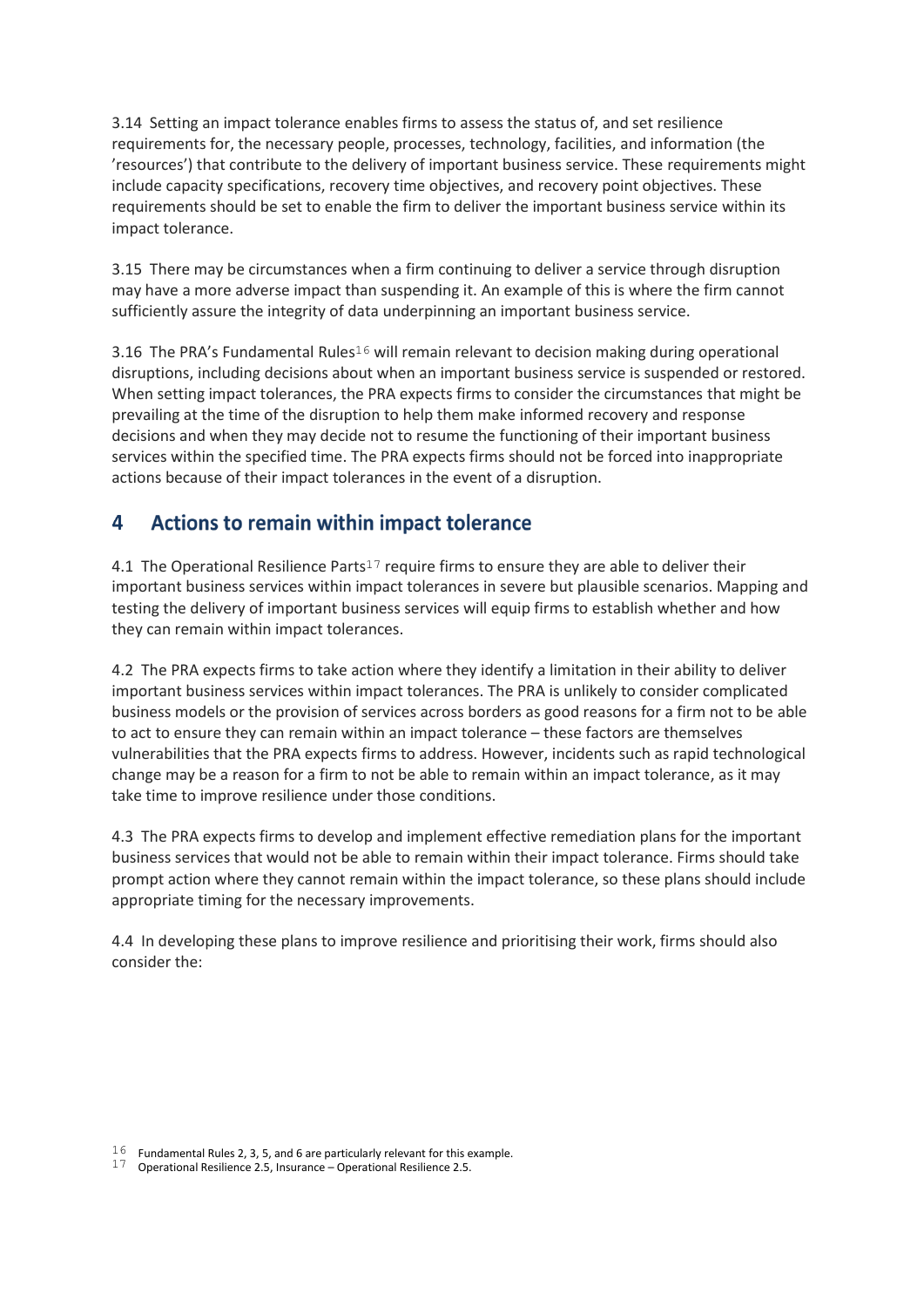- nature and scale of the risk that disruption to the important business service could have on financial stability (if applicable), safety and soundness, and (in the case of insurers) the appropriate degree of policyholder protection. Firms should prioritise those that pose the greatest risk.
- time-criticality of the important business service, which is high when the impact tolerance is set for a short amount of time. The PRA expects firms to have undertaken planning and set up recovery and response arrangements in advance to be able to respond quickly to disruptions when they occur.
- scale of improvement necessary to remain within the impact tolerance. An important business service that is far from remaining within the impact tolerance may need to be prioritised over a business service that could nearly remain within its impact tolerance in a severe but plausible disruption.

4.5 The PRA expects firms to be able to remain within impact tolerances for important business services, irrespective of whether or not they use third parties in the delivery of these services. This means that firms should effectively manage their use of third parties to ensure they can meet the required standard of operational resilience.

4.6 Although firms may assume that an arrangement is inherently less risky where the service provider is part of its own group, this is often not the case. The PRA expects firms to manage risk and make appropriate arrangements to be able to remain within impact tolerance, whether using third parties that are other entities within their group or external providers.

4.7 The PRA expects firms to develop communication strategies for both internal and external stakeholders as part of their planning for responding to operational disruptions. These communication plans should be developed with a view to reducing harm to counterparties and other market participants and supporting confidence in both the firm and financial sector. The PRA expects firms' plans to include the escalation paths they would use to manage communications during an incident and to identify the appropriate decision makers. For example, the plan should address how to contact key individuals, operational staff suppliers, and the appropriate regulators.

4.8 The PRA requires<sup>18</sup> firms to consider PRA objectives when setting impact tolerances. It is also aware that dual-regulated firms must identify a separate impact tolerance for their important business services, where the delivery of the important business service is also relevant to the FCA's objectives. Where appropriate, a firm may set its PRA impact tolerance for a given important business service at the same point as its FCA impact tolerance. The PRA expects that work done to meet the requirements of one regulator should be leveraged to meet those of the other, and would encourage firms to avoid duplicative work.

4.9 The PRA expects dual-regulated firms to understand whether the scenarios that may cause firms to exceed their respective PRA and FCA impact tolerances would differ (whether or not those impact tolerances are aligned), and to take action to remain within their PRA impact tolerances as appropriate.

4.10 The PRA understands that in practice firms may concentrate their efforts on ensuring they can remain within the more stringent tolerance. Where the PRA and FCA impact tolerances differ for a

 $18$  Operational Resilience 2.3, Insurance – Operational Resilience 2.3.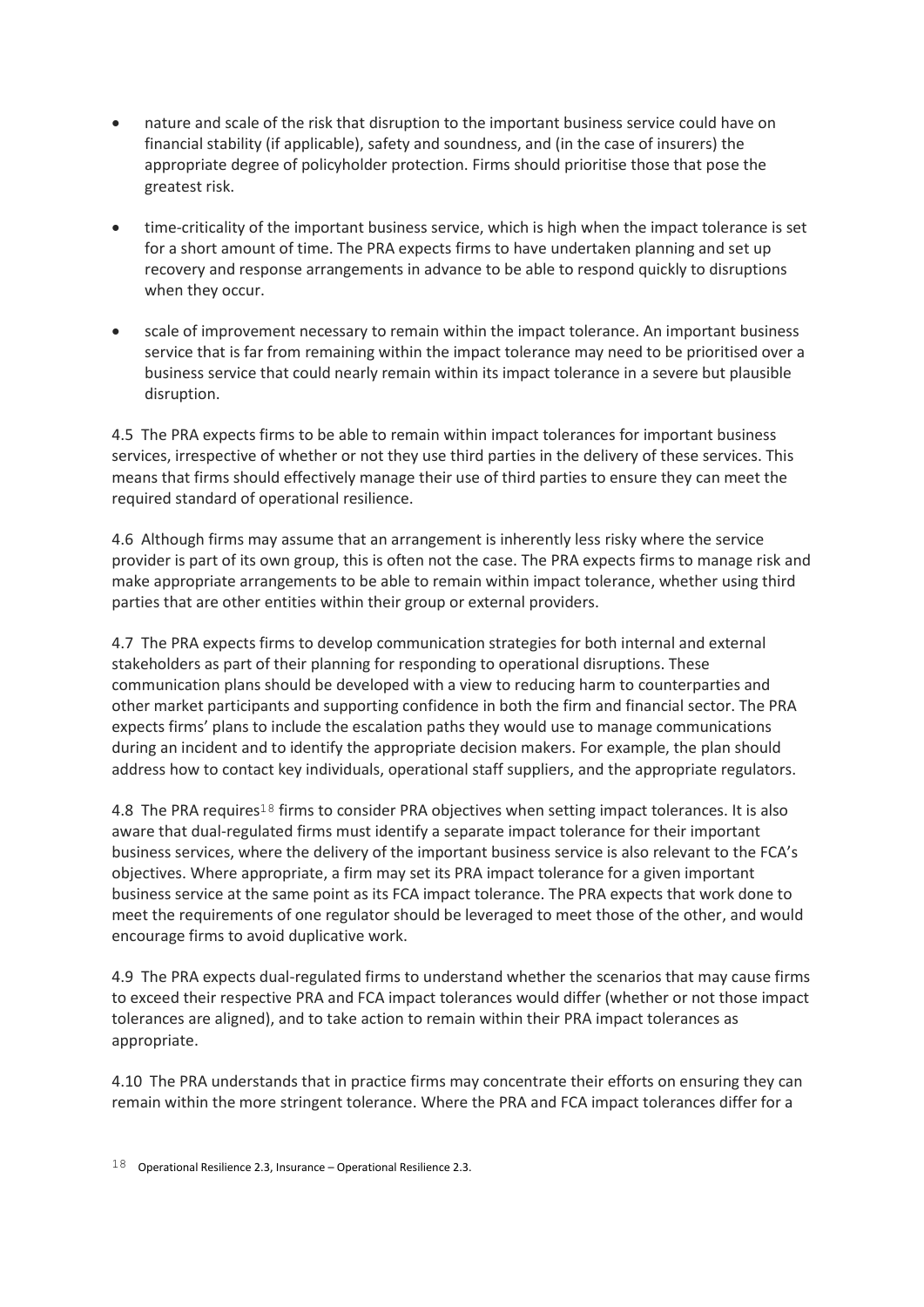dual-regulated firm, taking action to ensure firms can remain within the more stringent tolerance will be acceptable if a firm can demonstrate:

- how they have considered the PRA's objectives when setting their impact tolerances;
- how their response and recovery arrangements ensure firms are able to remain within the PRA impact tolerance; and
- that scenario testing has been performed with the PRA impact tolerance in mind.

4.11 Below is an example illustrating how firms could effectively concentrate their efforts on ensuring they can remain within the more stringent impact tolerance for a given important business service:

 Where a firm providing custodian services to small and medium-sized asset managers and investment firms identifies the safekeeping of securities for customers as an important business service, it may judge that: (a) after six hours of disruption, this impacts customers' abilities to settle transactions and thus poses a risk of consumer harm; and (b) after eight hours of disruption, this creates a reputational risk which threatens their safety and soundness. The firm identifies vulnerabilities in its safeguarding systems and thus increases its investment to improve the robustness of its systems to allow it to remain within the shorter impact tolerance, which also serves to meet the longer impact tolerance.

## **Policy implementation**

4.12 The Operational Resilience Parts are effective from Thursday 31 March 2022. By this point, firms must have identified their important business services and set impact tolerances. In order to achieve this, and to identify any vulnerabilities in their operational resilience, firms should have mapped their important business services and commenced a programme of scenario testing.

4.13 Firms are not expected to have performed mapping and scenario testing to the full extent of sophistication by Thursday 31 March 2022. Both mapping and scenario testing are ongoing processes, and firms are expected to perform them at varying levels of sophistication over time. The PRA expects that firms' approaches to both mapping and scenario testing should evolve over time.

4.14 Senior management are expected to take responsibility for delivering the policy outcomes. Firms are expected to have a prioritised plan which sets out how they will comply with the requirement to be able to remain within their impact tolerances within a reasonable time, and no later than Monday 31 March 2025.19 For a firm's plan to be effective, firms must have started putting the plan into effect by Thursday 31 March 2022. As part of this planning, firms should prioritise their regular mapping and scenario testing so that they will be able to identify vulnerabilities in sufficient time so that measures can be taken to remediate them. Firms, particularly larger, more complex ones, will need to make choices and prioritise with the ultimate goal of delivering the outcomes of the policy.

4.15 The speed at which vulnerabilities are remediated should be commensurate with the potential impact that a disruption would cause, and will be an area of supervisory focus.

<sup>19</sup> Operational Resilience 2.5, 2.6, Insurance – Operational Resilience 2.5, 2.6.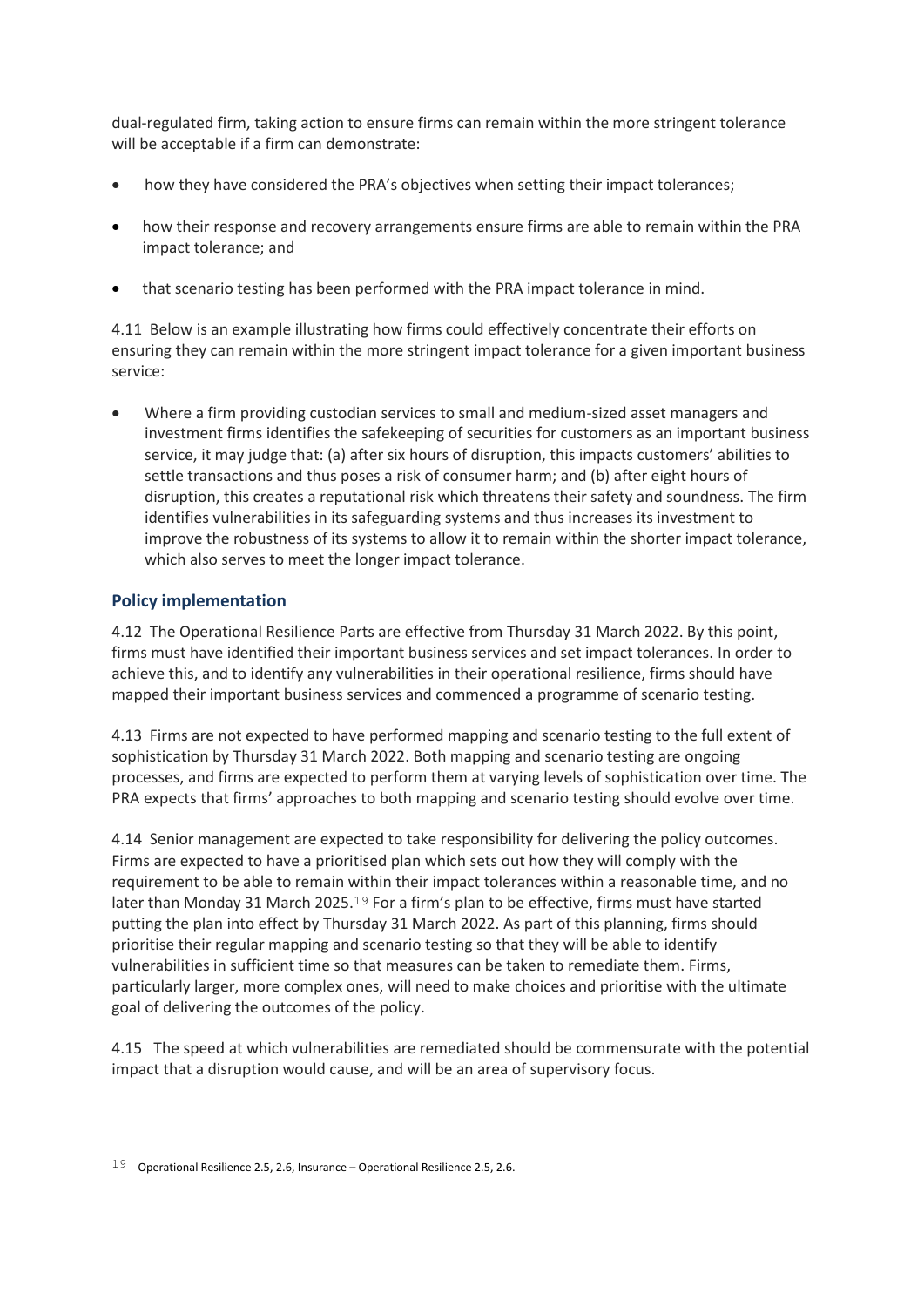4.16 After Monday 31 March 2025, maintaining operational resilience will be a dynamic activity. By this point, firms should have sound, effective and comprehensive strategies, processes, and systems that enable them to address risks to their ability to remain within their impact tolerance for each important business service in the event of a severe but plausible disruption.

#### <span id="page-11-0"></span>5 **Mapping**

5.1 The Operational Resilience Parts20 require firms to identify and document the necessary people, processes, technology, facilities, and information (the 'resources') required to deliver each of their important business services. This identification process is referred to as 'mapping'.

- 5.2 Adequate mapping should enable firms to meet the following outcomes:
- (a) **The identification of vulnerabilities**. Mapping an important business service should allow a firm to identify the resources that are critical to delivering an important business service, ascertain whether they are fit for purpose, and consider what would happen if resources were to become unavailable.
- (b) **Test ability to remain within impact tolerances.** Mapping should facilitate the testing of a firm's ability to deliver important business services within impact tolerances. To design and understand the full implications of scenarios, a map of the relevant business service is necessary. Further information on the approach to testing is outlined in Chapter 6.

5.3 To meet the requirements in the Operational Resilience Parts<sup>21</sup>, the PRA expects firms to take action where a vulnerability is identified, or testing highlights a limitation to remaining within impact tolerances.

5.4 The PRA expects firms to map their important business services to the level of detail necessary to use the mapping to identify vulnerabilities and test ability to remain within impact tolerances.

5.5 The PRA expects firms to map the resources necessary to deliver important business services irrespective of whether the resources are being provided wholly or in part by a third party, which may be an intragroup or external service provider. Firms should understand how their outsourcing and third party dependencies support important business services.

5.6 Firms should understand the reliance placed on sub-outsourcing arrangements and if these arrangements pose a threat to their operational resilience. Paragraph 9.5 of SS2/21 sets out that firms should assess whether sub-outsourcing meets materiality criteria set out in Chapter 5 of SS2/21, which includes the potential impact on the firm's operational resilience and the provision of important business services. Paragraph 9.6 of SS2/21 sets out that firms should ensure that the service provider has the ability and capacity on an ongoing basis to appropriately oversee any material sub-outsourcing in line with the firm's relevant policy or policies.

5.7 As set out in SS2/21, 'firms that enter into outsourcing arrangements remain fully accountable for complying with all their regulatory obligations'. This is a key principle underlying all requirements and expectations regarding outsourcing and other third party arrangements. Therefore, a firm will remain responsible if a third party provider on whom it relies, whether wholly or in part, to provide an important business service, fails to remain within impact tolerances or causes the firm to do so.

<sup>20</sup> Operational Resilience 4.1, Insurance – Operational Resilience 4.1.

<sup>21</sup> Operational Resilience 2.5, Insurance – Operational Resilience 2.5.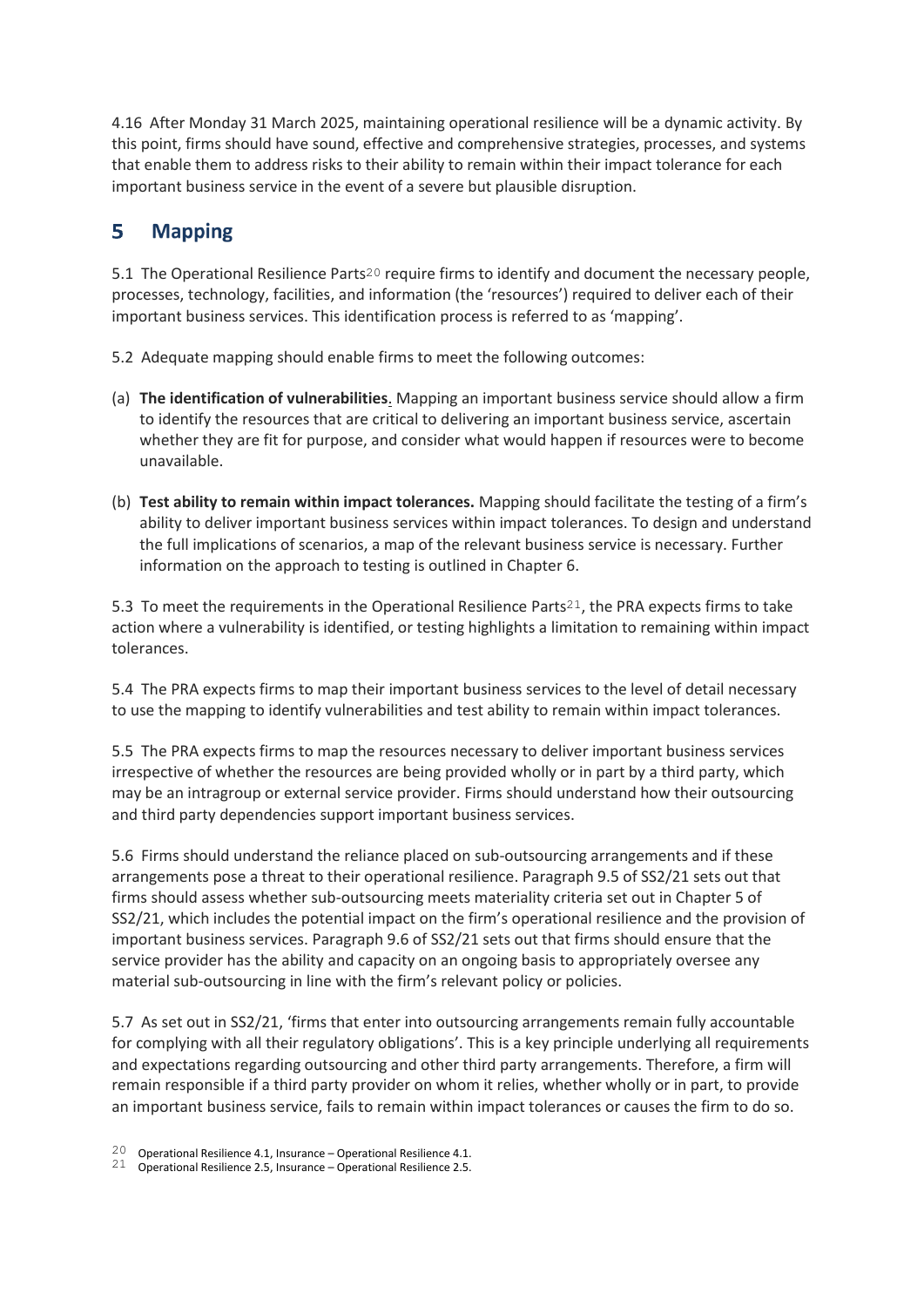SS2/21 sets out detailed expectations on how firms should obtain assurance from third parties throughout the lifecycle of an outsourcing or, where relevant, other third party arrangement. The level of assurance that the PRA expects should be proportionate to the size and complexity of the firm and reflect the materiality and risk of the outsourcing and third party arrangement. As part of this assurance, firms may ask third parties to provide mapping, but this is not required in all cases, particularly if other assurance mechanisms are effective and more proportionate.

5.8 Mapping information should be accessible and usable for the firm. Firms should document their mapping in a way that is proportionate to their size, scale, and complexity. Firms are expected to develop their own methodology and assumptions for mapping to best fit their business.

5.9 The PRA expects firms to update their mapping annually at a minimum, or following significant change if sooner.

#### <span id="page-12-0"></span>**Scenario testing** 6

6.1 The Operational Resilience Parts22 require firms to test regularly their ability to remain within impact tolerances in severe but plausible disruption scenarios. Impact tolerances assume a disruption has occurred, and so testing the ability to remain within impact tolerances should not focus on preventing incidents from occurring. The PRA expects firms to focus on recovery and response arrangements.

6.2 Firms should identify the severe but plausible scenarios they use for testing. When setting scenarios, firms could consider previous incidents or near misses within the organisation, across the financial sector, and in other sectors and jurisdictions. A testing plan should include realistic assumptions and evolve as the firm learns from previous testing.

6.3 The Operational Resilience Parts23 require firms to prepare a written self-assessment of compliance with the Operational Resilience Parts. The PRA expects firms to document details of their scenario testing, including assumptions made in relation to scenario design and any identified risks to the firm's ability to remain within impact tolerances.

6.4 Over time, the PRA expects a firm's scenario testing to become more sophisticated as firms develop operational resilience for each important business service. Firms would be expected to test against more severe but plausible scenarios, proportionate to the firm and the degree of operational resilience each important business service has.

6.5 When considering the important business services to prioritise for testing, firms should consider the relative risk they pose to financial stability (if applicable), safety and soundness, and (in the case of insurers) the appropriate degree of policyholder protection.

6.6 The PRA expects firms to develop a testing plan that details how they will gain assurance that they can remain within impact tolerances for important business services. The nature and frequency of a firm's testing should be proportionate to the potential impact that disruption could cause and whether the operational resources supporting an important business service have materially changed. When developing a testing plan, firms should consider the following:

<sup>22</sup> Operational Resilience 5.1, Insurance – Operational Resilience 5.1.

<sup>23</sup> Operational Resilience 6.1, Insurance – Operational Resilience 6.1.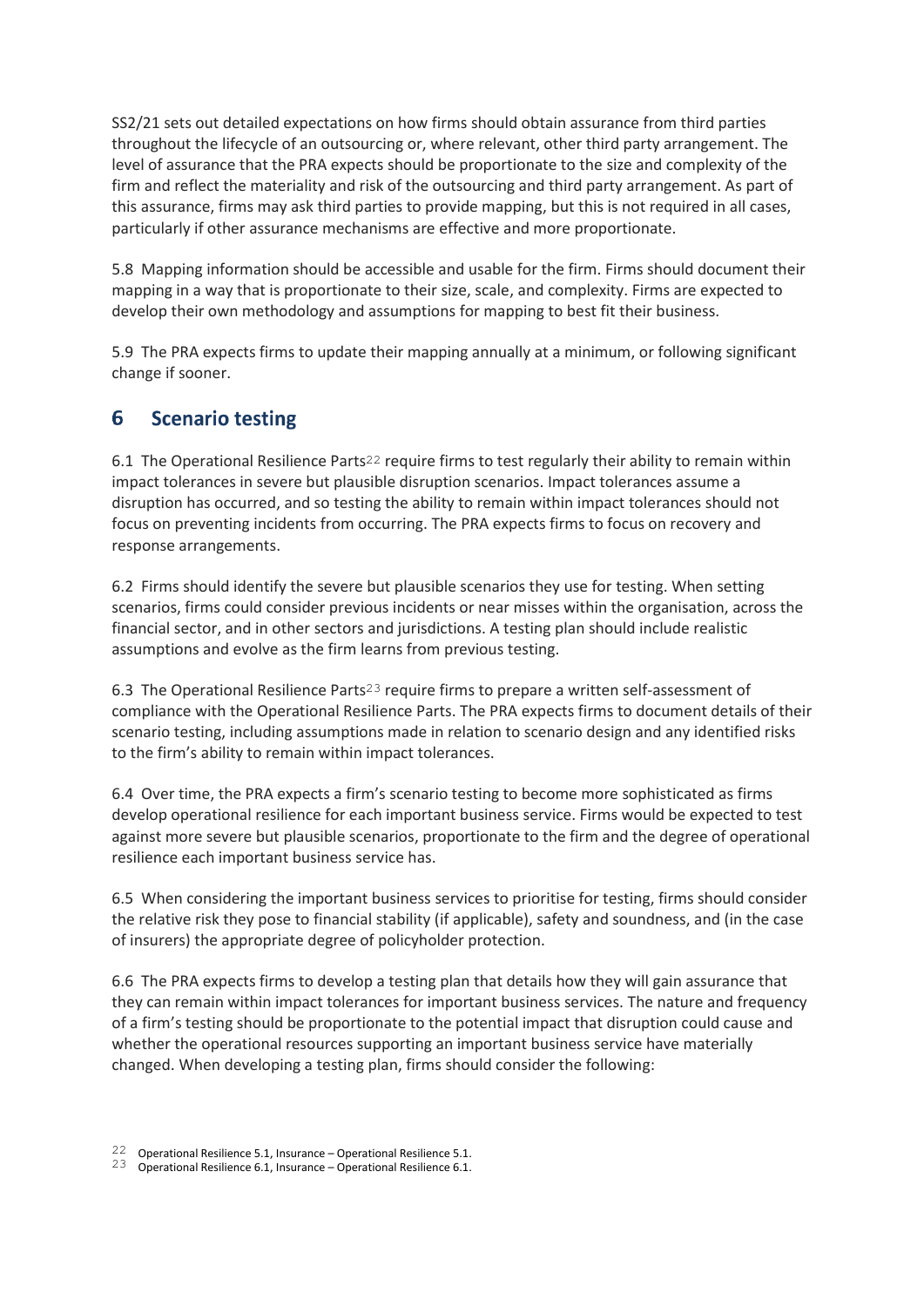- the type of scenario testing, which may include paper-based assessments, simulations, or livesystems testing;
- the frequency of the scenario testing firms that implement changes to their operations more frequently should undertake more frequent scenario testing;
- the number of important business services tested firms that have identified more important business services should undertake more scenario testing to reflect this; and
- testing the availability and integrity of resources impact tolerances are concerned with the continued provision of important business services. An important business service that can continue to be provided but has insufficient integrity is not within the impact tolerance. Firms should test their recovery plans for both availability and integrity scenarios, proportionate to their size and complexity; and
- how their environment is changing and whether this will give rise to different vulnerabilities.

6.7 Scenario testing should not pose a material risk of creating a disruption. Where firms consider that live-systems testing is most appropriate for scenario testing their ability to remain within impact tolerances, firms should assess the risk that the scenario testing may create a disruption to the delivery of important business services. The PRA's Fundamental Rules<sup>24</sup> will remain relevant to decision making for how firms approach their scenario testing. Firms should conduct scenario testing with due skill, care, and diligence, act prudently, have effective risk strategies and risk management, and control their affairs responsibly and effectively.

6.8 The entire chain of activities that have been identified as the important business service should be considered when developing testing plans.

6.9 The severity of scenarios used by firms for their testing could be varied by increasing the number or type of resources unavailable for delivering the important business service, or extending the period for which a particular resource is unavailable. The mapping work that firms will undertake is likely to be useful in informing them how their scenarios could be made more difficult.

6.10 The PRA recognises that it would not be proportionate to require firms to be able to remain within impact tolerances in circumstances which are beyond severe or implausible. There will be scenarios where firms find they could not deliver a particular important business service within their impact tolerance. For example, if essential infrastructure (such as power, transport, or telecommunications) were unavailable, some firms may not be able to deliver their important business services within their impact tolerance.

6.11 As impact tolerances are set on the assumption that disruptions will occur, the PRA does not expect firms to devote too much time to considering the relative probability of incidents occurring.

6.12 Firms should test a range of scenarios, including those in which they anticipate exceeding their impact tolerance. Understanding the circumstances where it is impossible to stay within an impact tolerance will provide useful information to firms' management and to their supervisors. Boards and senior management will need to judge whether failing to remain within the impact tolerance in specific scenarios is acceptable and be able to explain their reasoning to supervisors.

 $24$  Fundamental Rules 2, 3, 5, and 6 are particularly relevant for this example.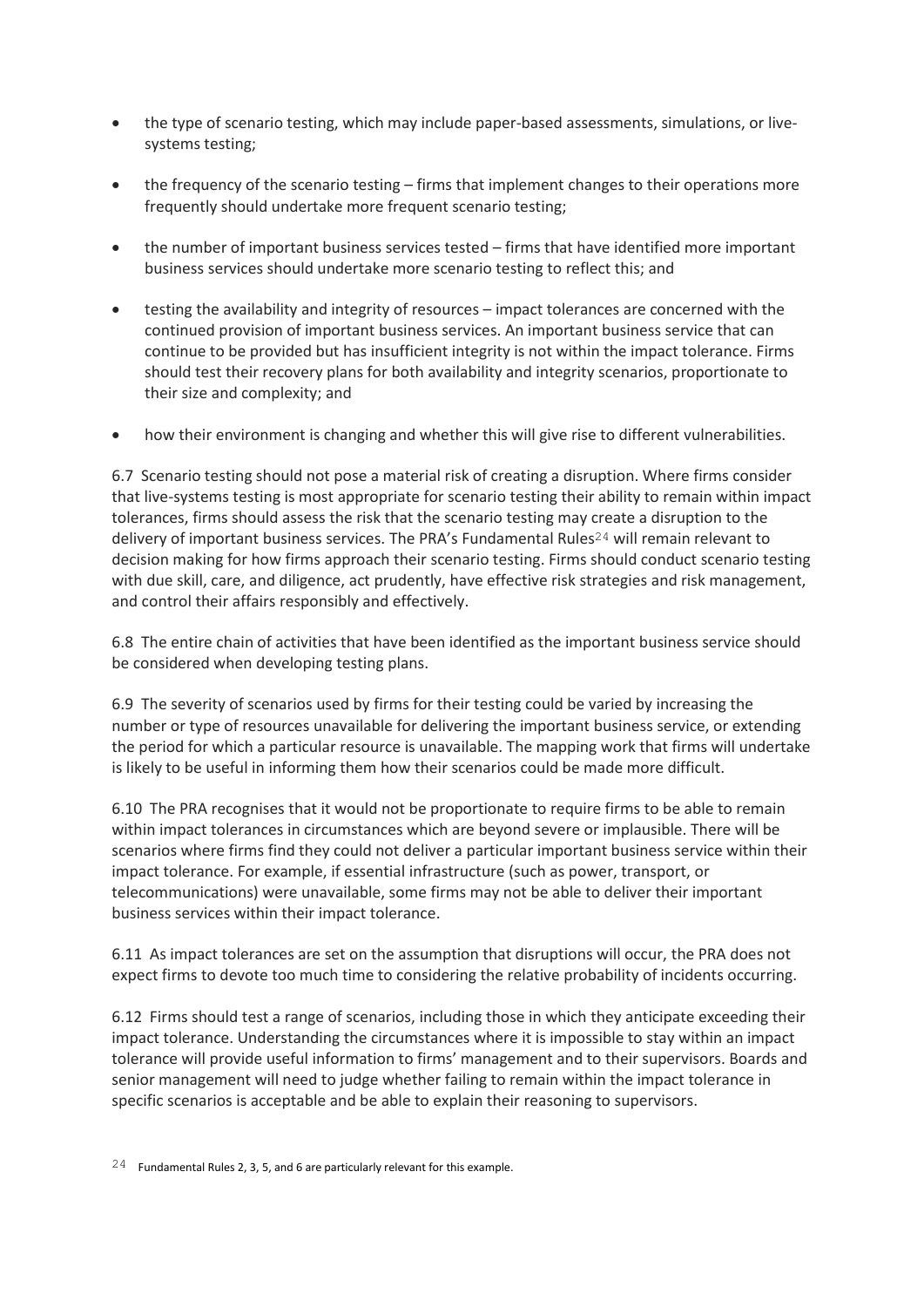6.13 Chapters 5 to 10 of SS2/21 set out detailed expectations on how firms should perform due diligence and obtain effective and proportionate assurance from third parties, including through scenario testing. In particular, the PRA expects contractual agreements for material outsourcing arrangements to include 'requirements for both parties to implement and test business contingency plans. For the firm, these should take account of firms' impact tolerances for important business services. Where appropriate, both parties should commit to take reasonable steps to support the testing of such plans'. SS2/21 further notes that firms' business continuity and exit plans for material outsourcing arrangements should 'where possible and relevant … align to, support, or even be a component of firms' scenario testing for operational resilience. For instance, one of the severe but plausible scenarios that firms may select for this testing could involve a failure or disruption at a third party, or their supply chain, based on previous incidents or near misses within the organisation, across the financial sector, and in other sectors and jurisdictions'.

#### <span id="page-14-0"></span>**Governance** 7

## **Board responsibilities**

7.1 Boards are specifically required to approve the important business services identified for their firm and the impact tolerances that have been set for each of these. The Operational Resilience Parts25 require that a firm's board must approve and regularly review the firm's important business services, impact tolerances, and written self-assessment (see Chapter 8 of this SS). In delivering this responsibility, boards must regularly review assessments of the firm's important business services, impact tolerances, and the scenario analyses of its ability to remain within the impact tolerance for these important business services.

7.2 While individual board members are not required to be technical experts on operational resilience, the PRA expects boards to ensure that they have the appropriate management information. Boards should also collectively possess adequate knowledge, skills, and experience to provide constructive challenge to senior management and inform decisions that have consequences for operational resilience.26

## **Management responsibilities**

7.3 Firms should establish clear accountability and responsibility for the management of operational resilience, including implementation of the policy set out here. The PRA expects firms to structure their oversight of operational resilience in the most effective way for their business, using existing committees and roles or establishing new ones if necessary.

7.4 Where it exists,27 the Chief Operations Senior Management Function (SMF) 24 should hold overall responsibility for implementing operational resilience policies and reporting to the board. Consistent with paragraph 2.11G of SS28/15 'Strengthening individual accountability in banking'28 and paragraph 2.22L of SS35/15 'Strengthening individual accountability in insurance',29 the SMF24 function may be shared or split among two or more individuals. This is on the basis that the split accurately reflects the firm's organisational structure and that comprehensive responsibility for

<sup>25</sup> Operational Resilience 7, Insurance – Operational Resilience 7.

<sup>26</sup> Rule 5.2 in the General Organisational Requirements Part of the PRA Rulebook (CRR firms), Rule 2.7 in the Conditions Governing Business Part of the PRA Rulebook (Solvency II firms).

<sup>27</sup> Rule 3.8 in the Senior Management Functions Part of the PRA Rulebook (CRR firms), Rule 3.7 in the Insurance – Senior Management Functions Part of the PRA Rulebook (Solvency II firms).

<sup>28</sup> December 2020[: https://www.bankofengland.co.uk/prudential-regulation/publication/2015/strengthening-individual-accountability](https://www.bankofengland.co.uk/prudential-regulation/publication/2015/strengthening-individual-accountability-in-banking-ss)in-banking

<sup>29</sup> February 2020[: https://www.bankofengland.co.uk/prudential-regulation/publication/2015/strengthening-individual-accountability](https://www.bankofengland.co.uk/prudential-regulation/publication/2015/strengthening-individual-accountability-in-insurance-ss)[in-insurance-ss.](https://www.bankofengland.co.uk/prudential-regulation/publication/2015/strengthening-individual-accountability-in-insurance-ss)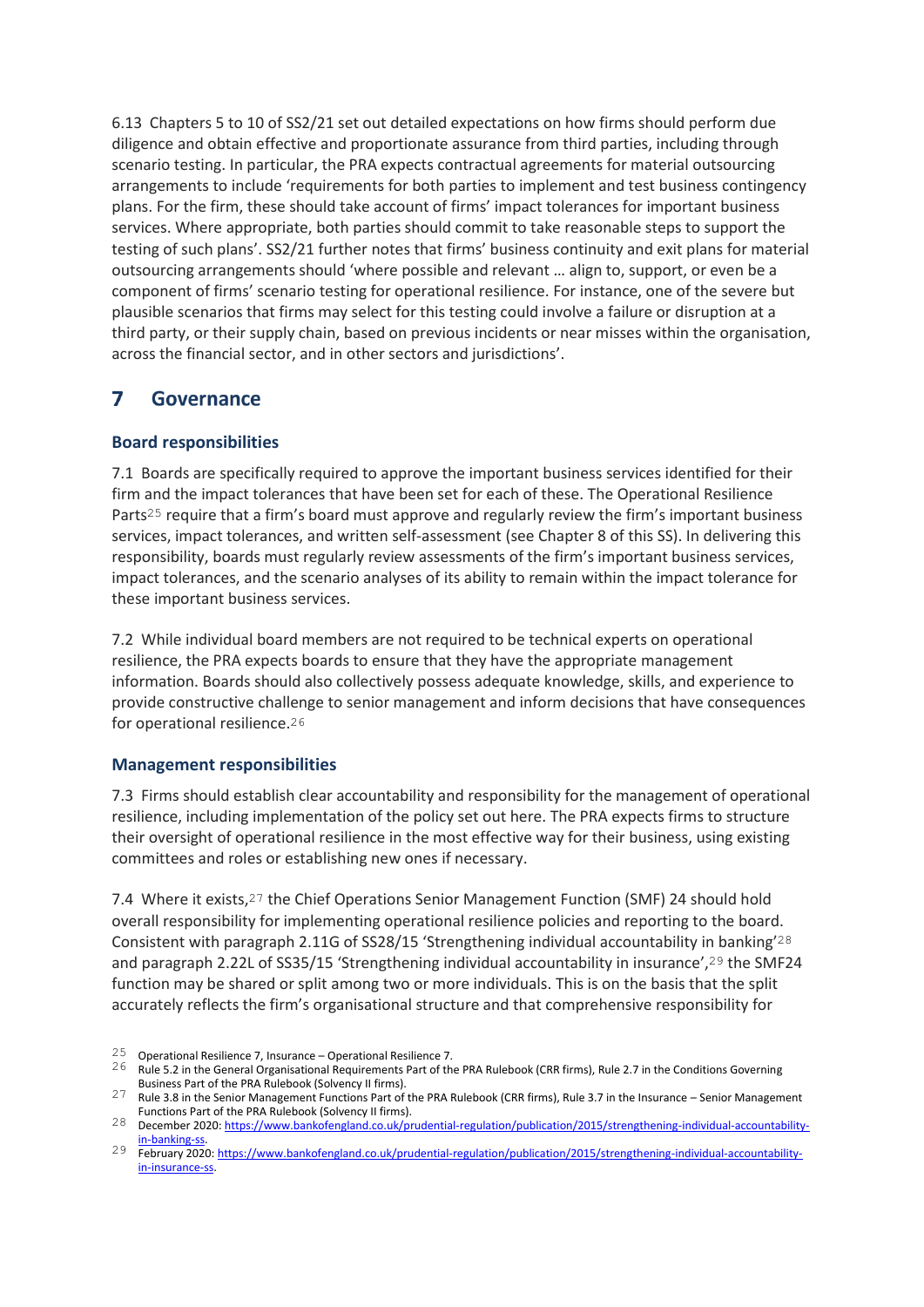operations and technology is not undermined. However, firms that have a single senior individual with overall responsibility for internal operations and technology should only have that individual approved as the SMF24. Where the SMF24 function is split, the PRA does not expect it to be split among more than three individuals. Further information on the SMF24 function is contained in the aforementioned Supervisory Statements.

7.5 Where a firm does not have a board, senior management should take responsibility for the Operational Resilience Parts.30

#### <span id="page-15-0"></span>8 Self-assessment

8.1 The Operational Resilience Parts<sup>31</sup> require firms to document a self-assessment of their compliance with the Operational Resilience Part. Firms are also expected to document the methodologies they have used to undertake these activities. Firms' boards are accountable for and should approve the information provided in these documents. The PRA expects boards and senior management to seek to build resilience so that they gain a high level of assurance that their firm is able to deliver its important business services within impact tolerances. Firms should document this information in the form of a self-assessment.

8.2 A self-assessment should directly address the requirements set out in the Operational Resilience Parts.32 Broader elements of firms' operational resilience, for example, operational risk management and business continuity planning, should only be referenced where they directly pertain to the Operational Resilience Parts.33 Broader elements of firms' resilience should be captured in existing firm practices.

8.3 When documenting a self-assessment to meet the Operational Resilience Parts, 34 firms should:

- list their important business services and state why each of these have been identified, with reference to the PRA's expectations in Chapter 2 of this SS;
- specify the impact tolerances set for these important business services and why each impact tolerance has been set, with reference to the expectations in Chapter 3 of this SS;
- detail their approach to mapping important business services. The PRA expects this to include how the firm has identified the resources that contribute to the delivery of important business services and how they have captured the relationships between these. Firms should also document how they have used mapping to identify vulnerabilities and to support testing activity;
- describe their strategy for testing their ability to deliver important business services within impact tolerances through severe but plausible scenarios. Firms should also describe the scenarios used, the types of testing undertaken, and specify the scenarios under which firms could not remain within their impact tolerances;
- identify any lessons learned when undertaking scenario testing or via practical experience, including the actions taken to address the issues encountered or risks highlighted; and

 $30$  Operational Resilience 7, Insurance – Operational Resilience 7.

 $31$  Operational Resilience 6, Insurance – Operational Resilience 6.

 $32$  Operational Resilience 6, Insurance – Operational Resilience 6. 33 Operational Resilience 6, Insurance – Operational Resilience 6.

 $34$  Operational Resilience 6, Insurance – Operational Resilience 6.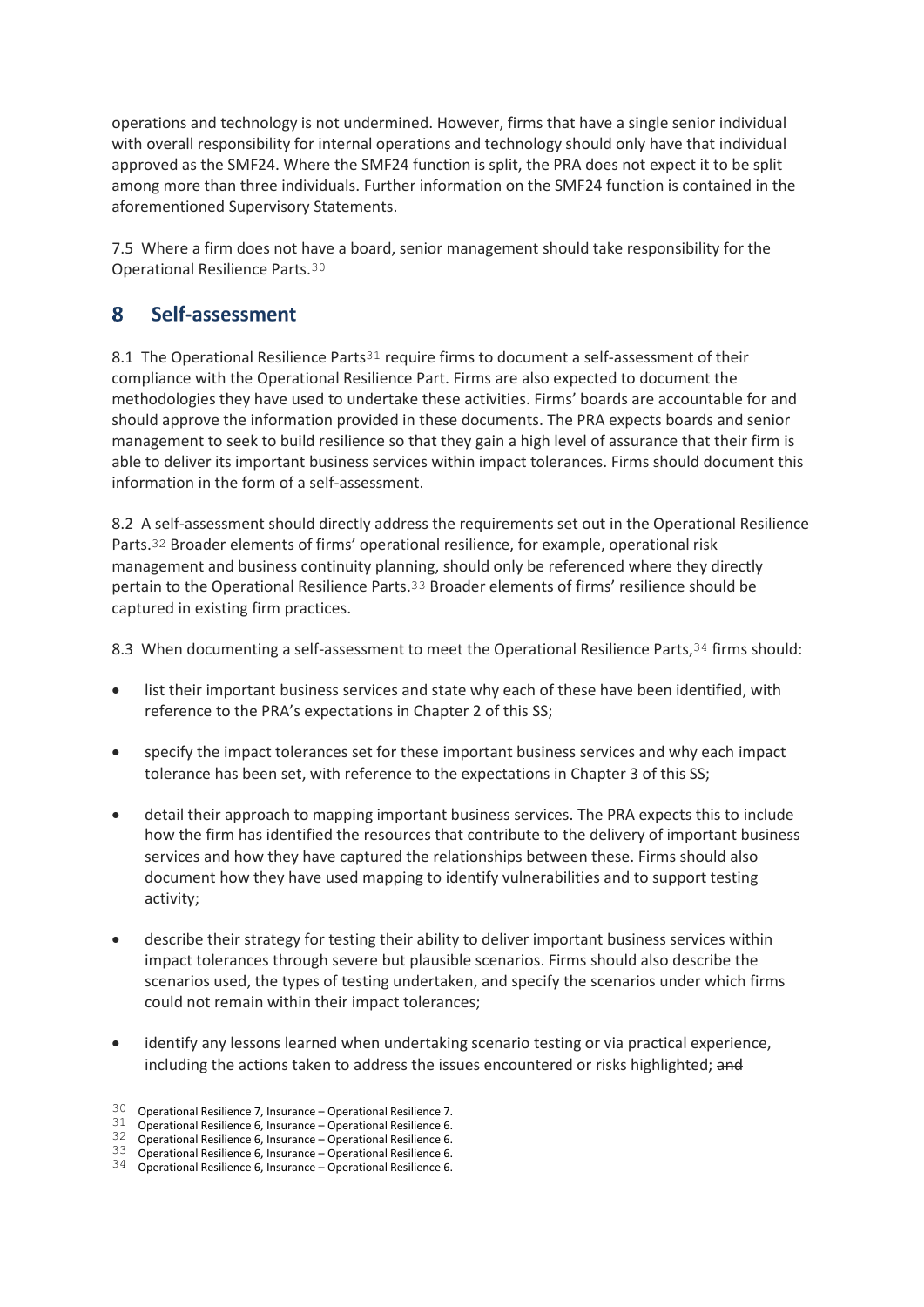- identify the vulnerabilities that threaten their ability to deliver important business services within impact tolerances. Firms should make every effort to remediate these vulnerabilities, detailing the actions taken or planned and justifications for their completion time. The completion time should be appropriate to the size and complexity of the firm, and the PRA will expect large and complex firms to take prompt action; and
- identify any additional risks to their ability to deliver important business services within impact tolerances arising from elsewhere in their group. In the case of a CRR firm, the self-assessment should also be informed by any work the CRR consolidation entity has undertaken to comply with the requirements under Rules 8.6, 8.7 and 8.8, regarding important group business services and whether each member of the CRR consolidation entity's consolidation group could remain within impact tolerance.

#### <span id="page-16-0"></span>9 **Groups**

9.1 The PRA expects CRR consolidation entities (in the case of UK banking groups) or an insurer (in the case of UK insurance groups) to identify a proportionate number of important group business services and respective impact tolerances at the level of the group.35 Taking a group level view of operational resilience ensures the risks arising in parts of the group that are not subject to the individual requirements, are taken into account.

9.2 When identifying important group business services, the PRA expects CRR consolidation entities and insurers to consider disruption to services in other entities within the group which could transmit risk directly to the safety and soundness of the CRR firm (or CRR firms) or insurer, or alternatively could transmit risk to the safety and soundness of the CRR firm (or CRR firms) or the insurer via the group. This includes, for example, where the relevant group has a subsidiary outside the UK providing a service to customers, which could, if disrupted, pose a risk to:

- for CRR consolidation entities, the safety and soundness of any CRR firm in the CRR consolidation entity's consolidation group or, where relevant, UK financial stability;
- for insurers, the firm's safety and soundness, policyholder protection or, where relevant, UK financial stability.

9.3 Impact tolerances should be set in the same way as they are for an individual firm<sup>36</sup>. Boards and senior management should consider the level of disruption that would represent a threat to the CRR firm or insurer, for example, via a threat to the viability of the group and therefore pose a risk to financial stability of the UK, a firm's safety and soundness, or (in the case of PRA-regulated insurers) there being an appropriate degree of protection for those who are or may become the firm's policyholders.

9.4 The PRA expects that, in complying with the Operational Resilience Part<sup>37</sup>, the CRR consolidation entity would have regular dialogue with other members of its group so the CRR firm (or CRR firms) can take account of any additional risks to their safety and soundness when assessing their ability to remain within impact tolerance for their own important business services.

 $35$  CRR consolidation must comply with Operational Resilience Part Rules 8.6 to 8.13 by no later than Thursday 30 June 2022.

<sup>36</sup> The PRA expectations regarding the setting of impact tolerances are detailed in Chapter 3 of this SS.

<sup>37</sup> Operational Resilience 8.8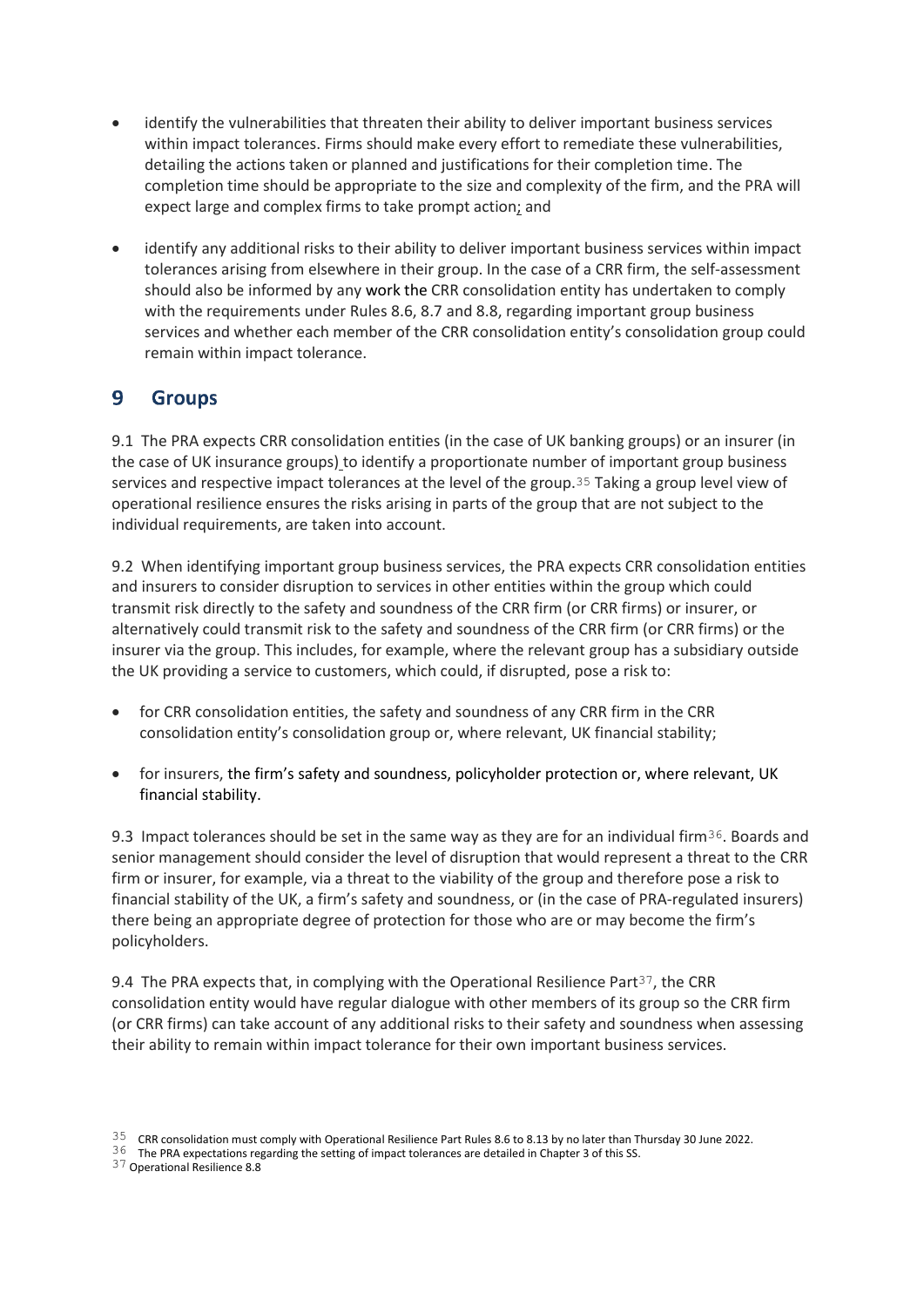9.5 The PRA expects firms to work with other members of their group to take action, should it be likely that a relevant important group business service could not be delivered within its impact tolerance. Firms are required to cover analysis of risks arising from elsewhere in the group in their self-assessments.